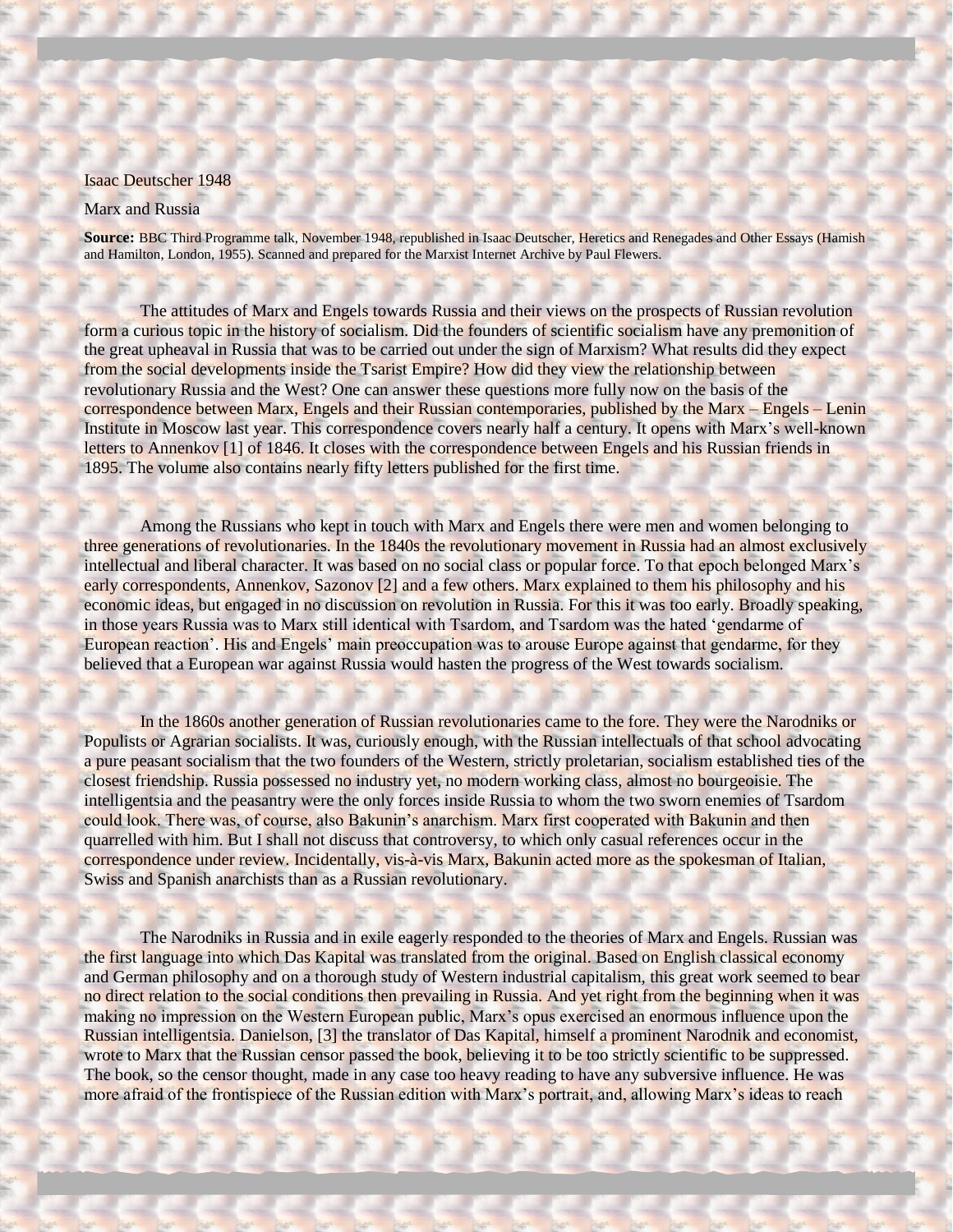the Russian public, he confiscated his picture. Some years later the Russian censor passed the second volume of Das Kapital too, even though he had shortly before confiscated a Russian edition of the works of good old Adam Smith. Nine hundred copies of Das Kapital were sold out in St Petersburg within a few weeks after its publication in 1872, a very large number considering the character of the book, the time and the place. But even before that Marx received striking proof of strange Russian enthusiasm for his ideas, when on 12 March 1870 a group of Russian revolutionaries asked him to represent Russia on the General Council of the First International.

Marx was slightly puzzled by this unexpected Russian enthusiasm. 'A funny position for me', he wrote to Engels, 'to be functioning as the representative of young Russia! A man never knows what he may come to, or what strange fellowship he may have to submit to.' [4] But ironical amusement was only one part, perhaps the least essential, of Marx's reaction to Russian admiration. His mind was agitated by Russia as a social phenomenon. At the age of fifty he and Engels began to learn Russian. They watched the development of Russian literature and swallowed volume after volume of Russian statistics and sociology. Marx even intended to rewrite a portion of Das Kapital so as to base it on his Russian findings, an intention he was never able to carry out. Although amusement at some Russian eccentricities never left them, both Marx and Engels acquired a profound respect for the Russian intellectual achievement. Chernyshevsky, [5] then serving his term of slave labour in Siberia, impressed Marx as the most original contemporary thinker and economist. He planned to arouse protests in Western Europe against the victimisation of Chernyshevsky, but Chernyshevsky's friends feared that foreign protest and intervention might do more harm than good to the great convict. Dobrolyubov, [6] who had died at the age of twenty-five, was another Russian thinker highly valued by Marx as 'a writer of the stature of a Lessing or a Diderot'. [7] Finally, in 1884, Engels wrote to Madame Papritz, a Russian singer, and translator of Engels:

We both, Marx and myself, cannot complain about your countrymen. If in some groups there was more revolutionary muddle than scientific research, there was also, on the other hand, critical thought and disinterested investigation in the field of pure theory, worthy of the nation of Dobrolyubov and Chernyshevsky... I have in mind not only the active revolutionary socialists, but also the historical and critical school in Russian literature, which is infinitely superior to anything achieved by respectable historians in Germany and France. [8]

But the main issue of the correspondence was Russia's road to socialism. In the West, capitalist industrialisation was, according to Marx and Engels, paving the way for socialism. The industrial working class was the main force interested in socialism. But what about Russia, where capitalist industry had not even begun to strike roots? The Narodniks argued that Russian socialism would be based on the primeval rural commune or the obshchina, which had existed alongside of feudalism. Even after the emancipation of the serfs in 1861, the peasant land was still owned by the rural commune, in some respects the forerunner of the present Russian kolkhoz. Russia, said the Narodniks, need not go through the trials and tribulations of capitalist industrialism to attain socialism. She finds socialism in her native rural tradition, which she only needs to cleanse of feudal remnants. This then was to be Russia's road to socialism, very different from that by which Western Europe was expected to travel.

Most, though not all, Narodniks were Slavophils and believed in Russia's peculiar socialist mission. Marx, as we know, rejected Slavophilism; and nothing made him more furious than the talk about Russia's socialist mission. He did not believe, he once said, that old Europe needed to be rejuvenated by Russian blood. But he did, nevertheless, share some of the hopes that the Narodniks placed on the Russian rural commune. Here, he said, in a famous letter to a Russian periodical in 1877, here was 'the finest chance ever offered by history to any nation' the chance to escape capitalism and to pass from feudalism straight into socialism. [9] True, Marx added important qualifications: the rural commune had begun to disintegrate, and if that process were to continue Russia would miss her 'finest chance'. Moreover, a stimulus from outside, the socialist transformation of Western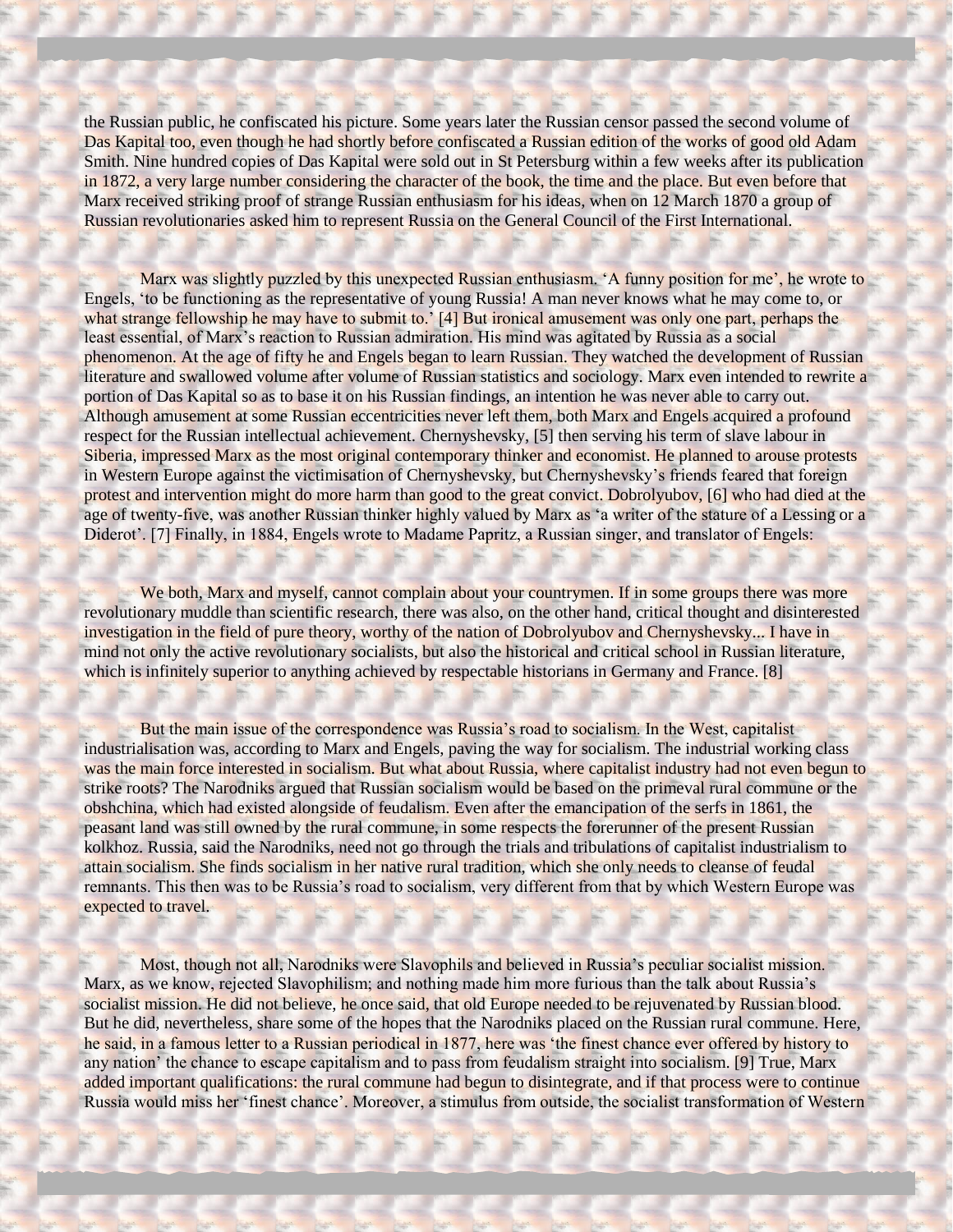Europe, was needed to enable Russia to build socialism on the rural commune. In his eyes Western Europe had the birthright of socialist revolution, while Russia's role could be secondary only. Nevertheless, Russia might have her own short cut to socialism.

He and Engels also sympathised with the terrorism of the Narodniks, with their attempts on the life of the Tsar and his satraps. When, in 1881, revolutionaries assassinated Tsar Alexander II, Marx and Engels applauded the deed. In a message to a Russian meeting commemorating the tenth anniversary of the Paris commune, they expressed the hope that the assassination of the Tsar foreshadowed 'the formation of a Russian commune'. [10] Here we reach the most dramatic point in the whole correspondence. By the time of the assassination of Alexander II a new generation of revolutionaries, the first real Russian Marxists, had entered politics. Their chief spokesmen were George Plekhanov, Vera Zasulich and Paul Axelrod, the future founders of Russian social democracy. These first Russian Marxists were bitterly opposed to the Narodniks precisely on those points in which Marx and Engels had supported them. The young Marxists opposed terrorism. Plekhanov in particular had regarded the planned assassination of the Tsar as a senseless adventure. He believed that the task of Russian revolutionaries was to abolish the autocratic system, not to kill an autocrat. The Russian Marxists further believed that like Western Europe Russia had to go through capitalist industrialisation and the experience of democratic self-government before she could even begin to evolve in the direction of socialism. They held that the rural commune was irretrievably disintegrating and was of no use to socialism. They placed their hopes not on the peasants but on the industrial working class now beginning to grow, not on agrarian but on proletarian socialism.

Both Narodniks and Marxists quoted Das Kapital as their authority. The Marxists had reason to expect that the two great Western socialists would agree with them that Russia was destined to go through the same evolution that Western Europe had gone through. One can therefore imagine their disappointment when Marx himself cold-shouldered them. In a letter to Vera Zasulich of 1881 Marx told them that it was no use to quote Das Kapital against the Narodniks and the rural commune, for in Das Kapital he had analysed the social structure of Western Europe only – Russia might well evolve towards socialism in her own way. Marx admitted that the rural commune had begun to decay, but on balance he still subscribed to the Narodnik view that the commune had a great future. [11] Nor was Marx impressed by indignant arguments against Narodnik terrorism, although he regarded it as a 'specifically Russian and historically inevitable method about which there is no reason... to moralise for or against'. [12] He would, of course, have none of that terrorism in Western Europe.

In 1883 Marx died and Engels took over the correspondence. The Russian Marxists tried to convert the surviving founding father of the Marxist school to their view. At first they were unsuccessful. Engels persisted in the hope that the Narodnik terrorist attempts would lead to the overthrow of Tsardom. In 1884 and 1885 he expected dramatic political changes inside Russia. Russia, he wrote, was approaching her 1789. Recalling the assassination of the Tsar four years after the event, he said that this was 'one of the exceptional cases in which a handful of men could make a revolution', a view that the young Russian Marxists, hoping for revolution by a social class and not by a 'handful of men', had already derided as a dangerous illusion.

Every month now [Engels wrote to Vera Zasulich in 1884], ought to aggravate Russia's domestic difficulties. If some constitutionally minded and courageous Grand Duke were to appear now, even the Russian upper classes would find that a palace revolution was the best way out of the impasse. [13]

One can imagine the ironical smile with which Plekhanov and Zasulich tried to disillusion him but in vain. We now know that in this controversy it was the Russian Marxists and not Marx and Engels whom events proved to be right. The assassination of Alexander II in fact entailed the disintegration and demoralisation of the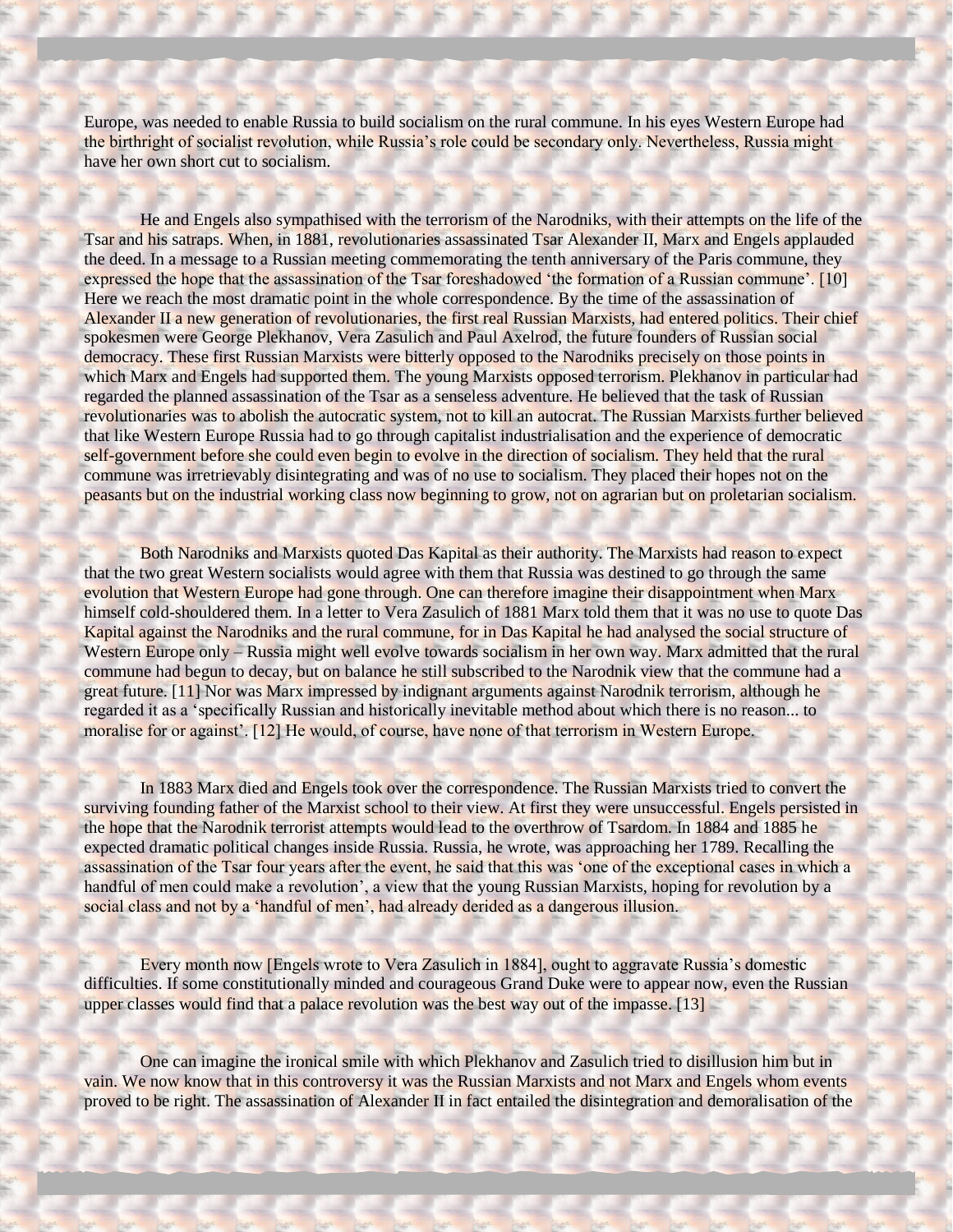Narodnik movement and a prolonged period of reaction. This cool attitude of Marx and Engels towards their Russian followers was marked by intellectual inconsistency. But it was understandable and very human. The Narodniks had been Marx's close and admired friends, the first to raise the banner of popular revolution, the first to respond, in their own Slavonic manner, to Marxism. The Narodnik views had now become outdated. But an old loyalty and, no doubt, remoteness from the Russian scene, prevented Marx and Engels from grasping this as quickly as their young Russian pupils had done it.

Only in the early 1890s, towards the end of his life, Engels at last realised that Plekhanov and Zasulich had been right, that the rural commune was doomed, that capitalism was invading Russia and that the agrarian brand of socialism had to give way to the industrial one. He tried to impress his new view upon the old Narodniks, especially upon Danielson, the translator of Das Kapital. The letters that now passed between Danielson and Engels make melancholy reading. Danielson vented his disappointment with Engels' new attitude. He described very eloquently the evils of capitalism in Russia, suggesting that by its insistence on the need for Russia to go through the capitalist phase Marxism acted as advocatus diaboli. [14] He reminded Engels what great store Marx had set by the Russian rural commune. In reply Engels argued seriously, patiently and gently, very gently indeed, that new social processes had taken place, that in the meantime the rural commune had become part of a 'dead past', and that though the evils of capitalism were so great, Russia could unfortunately not escape them. 'History', said Engels, 'is the most cruel of all goddesses. She drives her triumphal chariot over heaps of corpses, not only during war, but even in times of "peaceful" economic development.'

This was a reference to the disastrous Russian drought and famine of 1891, which Danielson had blamed on incipient capitalist disorganisation in agriculture. The rural commune, Engels went on, would have become the basis for Russian socialism, if in the industrial West socialism had won 'some ten or twenty years ago. Unfortunately, we [that is the West] have been too slow.' Which were the symptoms? The loss by England of her industrial monopoly, the industrial competition between France, Germany and England:

America [Engels wrote in 1893] bids fair to drive them all out of the world's markets... The introduction of an, at least relative, free-trade policy in America is sure to complete the ruin of England's industrial position and to destroy, at the same time, the industrial export trade of Germany and France; then the crisis must come...

Meanwhile capitalism still dominated the West, and Russia, too, must come within its orbit. This delay in the march of socialism was deplorable. But, said Engels, 'we... are unfortunately so stupid that we never can pluck up courage for a real progress unless urged to it by sufferings that seem almost out of proportion' to the goal to be achieved. [15]

It is now easy to see that in this controversy both sides were right and wrong at the same time. Engels, converted to the view of his young Russian disciples, was of course right when he said that Russia could not avoid becoming capitalist. But the old Narodnik Danielson was also right in his insistence that Russian capitalism would have little scope for development because the terrifying poverty of the Russian peasants would limit to a minimum its home market and because Russia was too weak to compete with other nations in foreign markets. It was precisely this weakness in Russian capitalism, a weakness not clearly seen either by Engels or by the early Russian Marxists, that led in the last instance to the Bolshevik revolution of 1917. It was this weakness that was to make of Russia, in Lenin's words, the 'weakest link in the chain of capitalism'.